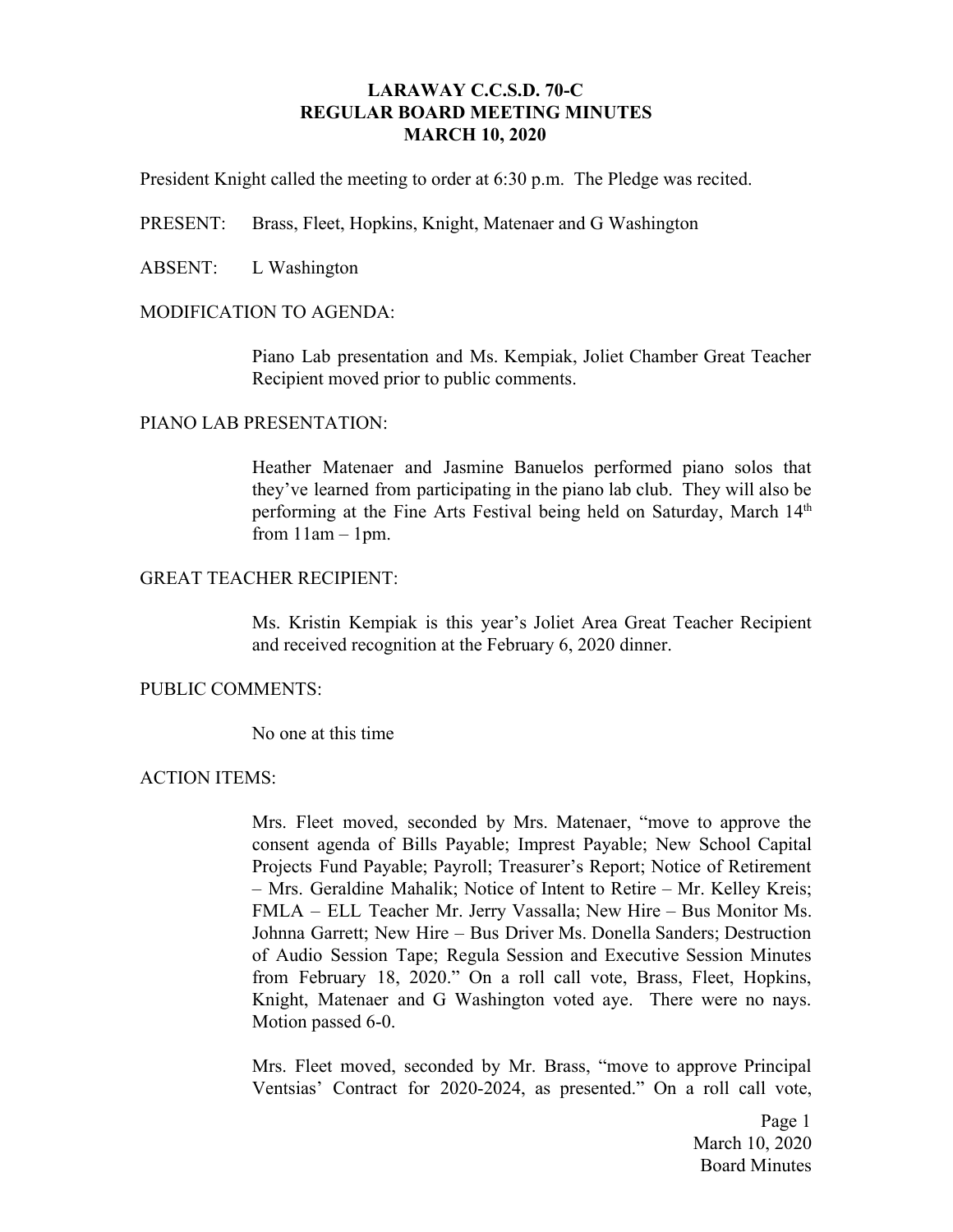Brass, Fleet, Hopkins, Knight, Matenaer and G Washington voted aye. There were no nays. Motion passed 6-0.

Mrs. Fleet moved, seconded by Mr. Hopkins, "move to approve Assistant Principal Pope's Contract for 2020-2024, as presented." On a roll call vote, Brass, Fleet, Hopkins, Knight, Matenaer and G Washington voted aye. There were no nays. Motion passed 6-0.

Mrs. Fleet moved, seconded by Mrs. Matenaer, "move to approve the 2020-2021 School Calendar, according to the terms presented." On a roll call vote, Brass, Fleet, Hopkins, Knight, Matenaer and G Washington voted aye. There were no nays. Motion passed 6-0.

Mrs. Fleet moved, seconded by Mr. Brass, "move to approve the Summer Band Program, as presented." On a roll call vote, Brass, Fleet, Hopkins, Knight, Matenaer and G Washington voted aye. There were no nays. Motion passed 6-0.

Mrs. Fleet moved, seconded by Mr. Brass, "move to purchase 2 new school vans, according to the terms presented." On a roll call vote, Brass, Fleet, Hopkins, Knight, Matenaer and G Washington voted aye. There were no nays. Motion passed 6-0.

Mrs. Fleet moved, seconded by Mr. Hopkins, "move to approve the North Point Resolution, as presented." On a roll call vote, Brass, Fleet, Hopkins, Knight, Matenaer and G Washington voted aye. There were no nays. Motion passed 6-0.

Mrs. Fleet moved, seconded by Mr. Brass, "move to reinstate the Saddle Creek Tax Abatement, as presented." On a roll call vote, Brass, Fleet, Hopkins, Knight, Matenaer and G Washington voted aye. There were no nays. Motion passed 6-0.

#### BUILDING ADMINISTRATION REPORTS:

Nothing at this time.

# SUPERINTENDENT'S REPORT:

- A. Preparation of the 2020-2021 Budget
- B. Bus Lease for 6 buses that are being returned in July

#### REPORTS/DISCUSSIONS:

Nothing at this time.